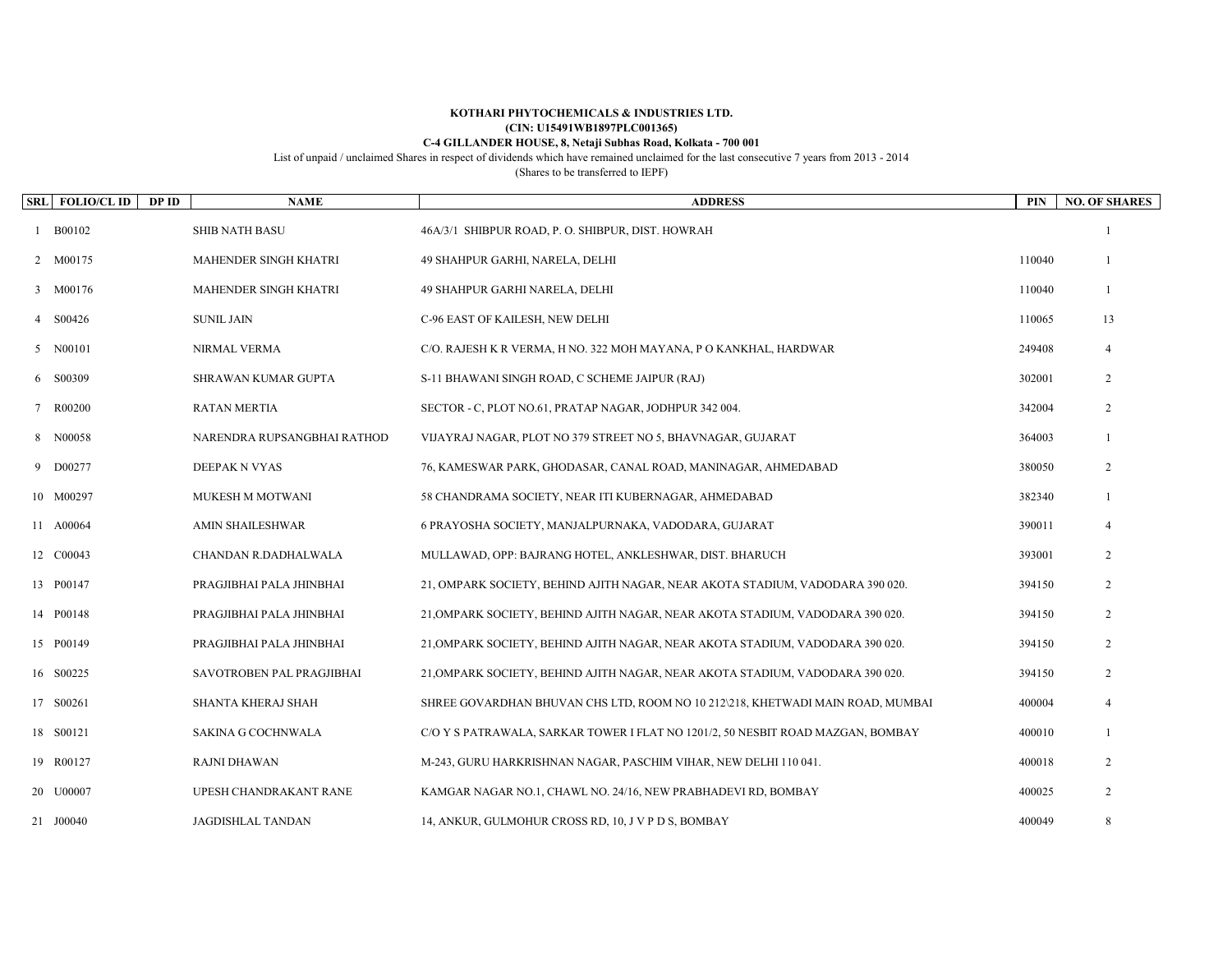| 22 J00041 | JAGDISHLAL TANDEN            | 41, AUKUR, GULMOHAR, CROSS RD 10, J V P D S BOMBAY                            | 400049 | $\overline{4}$ |
|-----------|------------------------------|-------------------------------------------------------------------------------|--------|----------------|
| 23 J00042 | <b>JAGDISHLAL TENDAN</b>     | 41, ANKUR, GULMOHAR, CROSS RD, 10, J V P D S, BOMBAY                          | 400049 | 2              |
| 24 K00164 | <b>KESHAV CHANDRA</b>        | 41, ANKUR, GULMOHAR, CROSS RD, 10, J V P D S, BOMBAY                          | 400049 | 11             |
| 25 K00175 | <b>KIRAN R KALATI</b>        | 8, SHYAM NIKETAN, 627, P D H MARG. KHAR, BOMBAY                               | 400052 | $\mathbf{1}$   |
| 26 M00280 | MOHANLAL N JADHWANI          | 8, SHYAM NIKETAN, 627, P D H MARG. KHAR, BOMBAY                               | 400052 | $\overline{2}$ |
| 27 R00139 | <b>RAKESH M JAIN</b>         | 25/194 NEW ANAND NAGAR, VAKOLA BRIDGE, NEHRU ROAD, SANTACURZ (E), BOMBAY      | 400055 | $\overline{2}$ |
| 28 D00254 | DAHANJIA KAUR CHADHA         | 301, HORIZON VIEW-21A, 7, BUNGALOWS VERSOVA, BOMBAY                           | 400061 | $\overline{2}$ |
| 29 S00338 | SNEHA BHOSLE SUDESH          | 104/4, "SUMAN" L.T.NAGAR, 6TH M G ROAD, GOREGAON (W), BOMBAY                  | 400062 | 2              |
| 30 W00001 | WILLIAM ARTHOR SALMON        | C2/5 JEEVAN NAIYA SOC, PLOT 400 CHEMBUR NAKA, CHEMBUR, BOMBAY                 | 400071 | $\mathbf{1}$   |
| 31 K00145 | KANHAIYA LAL B SISODIYA      | 229/6026, PANTNAGAR, GHATKOPAR (E), MUMBAI                                    | 400075 | $\mathbf{1}$   |
| 32 J00103 | <b>JESSY MATHEW VARGHESE</b> | 21 ROSHAN ST.PIUS COLONY, NAHUR, MULUND WEST, BOMBAY                          | 400080 | $\mathbf{1}$   |
| 33 P00139 | PRADEEP R RASTE              | A/9 SUYOG SOCIETY, SANT DNYANESHWAR ROAD, MULUND (E), B'BAY                   | 400081 | $\overline{2}$ |
| 34 R00088 | RAJENDRA HARCHINDAR SHAH     | A/20 ANHAU APEANTS, CHLIFABBAI PATEL ROAD, KANDIVALI E, BOMBAY                | 400101 | 1              |
| 35 P00205 | PURNIMA BEHERE UDAYKUMAR     | 304, PAVANDOOT, NEAR MAYAOMAMTA, GOPAL NAGAR, DOMBIVLI (E) DIST THANE         | 421201 | 2              |
| 36 C00063 | CHINTAMANI PATANGE           | MAHALAXMI APARTMENTS, BEHIND BHARAT NATYA MANDIR, SHASTRI NAGAR, DOMBIVI WEST | 421202 | 2              |
| 37 P00142 | PRAFUL ANANDJI LODAYA        | NO 7 KANHA SADAN NO 2, KOPAR ROAD, DOMBIVLI WEST, DIST THANE                  | 421202 | 1              |
| 38 M00228 | <b>MANOJ PALASKAR S</b>      | 402 GHANKAR LANE, RAVIWAR PETH, NASIK                                         | 422001 | $\overline{2}$ |
| 39 S00176 | SARALA KANKAIYA S            | FLAT NO.6, SAFALYA APARTMENT, GOLE COLONY, NASIK, NASIK                       | 422001 | $\overline{2}$ |
| 40 K00158 | KAUSAR SHAIKH H              | P-61, NEAR KTC, MIDC, SATPUR, NASIK                                           | 422007 | 2              |
| 41 A00194 | AWTARSING G THAKRAL          | 11, NEHRU ROAD, BAZAR PETH, LASALGAON (NASHIK)                                | 422306 | 2              |
| 42 V00087 | VIJAY KUMAR AGRAWAL          | SHIVANDAS & CO., 6 20 241/2 SHRADHANAND GUNJ, N.ZAMABAD A.P.                  | 503002 | 3              |
| 43 V00122 | VINAYKUMAR O                 | VIII-360, NEHRU BAZAAR, MADANAPALLI, CHITTOOR DT.                             | 517325 | 2              |
| 44 K00190 | KORUKONDA RAMBABU            | JAI SAI COOL HOME, MOGUL RAJ BUS STOP, BUNDAR ROAD, VIJAYWADA                 | 520010 | $\overline{2}$ |
| 45 V00070 | VENKAYAMMA G                 | C/O G BHAGYARAO 7-5-142, PANDURANGAPURAM, VISAKHAPATNAM, AP                   | 530003 | 1              |
| 46 V00071 | VENKAYAMMA G                 | C\O BHAGYA RAO, 7 5 142 PANDURANGAPURAM, VISAKHAPATNAM, ANDHRA PRADESH        | 530003 | 1              |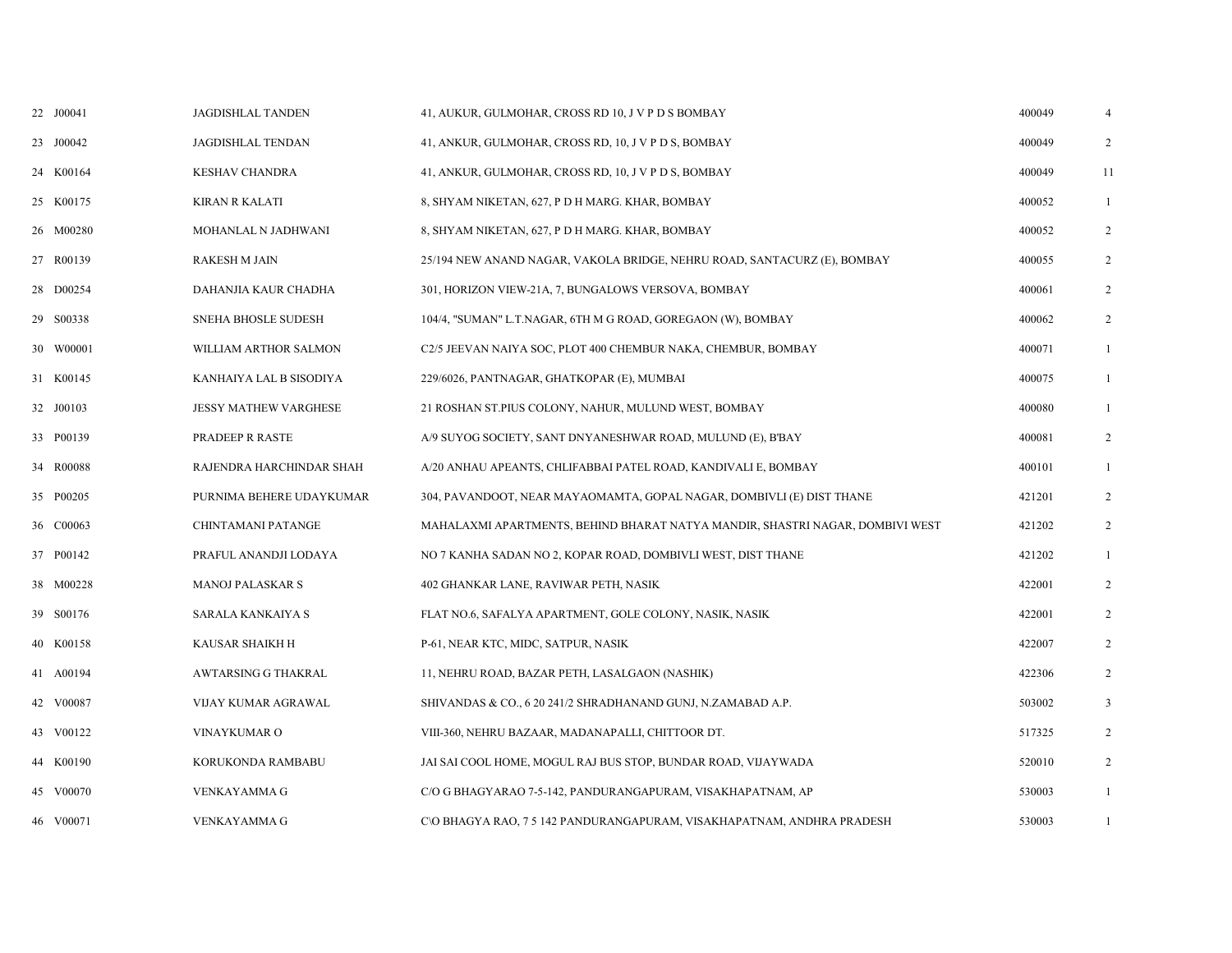| 47 A00022   | A VISWANATHAM                 | 46-7-16 DANAVAIPETA, RAJAHMUNDRY, AP                                       | 533103 | 2              |
|-------------|-------------------------------|----------------------------------------------------------------------------|--------|----------------|
| 48 V00057   | VENKATA RAMANA B              | W/O KAMESWARA RAO, VUNDRAJAVARAM                                           | 534216 | 2              |
| 49 R00035   | R ASOKAN                      | 28, E K GURIS STREET, PERIAMET, MADRAS                                     | 600003 | 2              |
| 50 J00078   | JAYA B                        | 9 & 10 C P RAMASWAMY ROAD, GOKUL, FLAT NO 5 2ND FLOOR, ALWARPET, MADRAS    | 600018 | $\mathbf{1}$   |
| 51 J00110   | JEYA RAMALINGAM               | 43 ABIRAMAPURAM, 111 STREET 1 FLOOR, MADRAS                                | 600018 | 8              |
| 52 K00220   | KUMARAVELU N                  | AE 20, ANNA NAGAR, MADRAS                                                  | 600040 | $\overline{2}$ |
| 53 N00014   | N. LATHA                      | PLOT NO.2718, VIITH ST, 12TH MAIN RD, ANNA NAGAR, MADRAS                   | 600040 | $\overline{2}$ |
| 54 S00471   | <b>SURESH S</b>               | C-4, VIGNESH FLATS, 6/1 SOUTH MADA ST, THIRUVANMIYUR, MADRAS               | 600041 | $\mathbf{1}$   |
| 55 P00131   | PRABAKARAN A                  | 72, MUDICHUR RD, TAMBARAM, MADRAS                                          | 600045 | $\mathbf{1}$   |
| 56 G00128   | <b>GUPRAJA G</b>              | 1, KASI CHETTY LANE, NO.5 IIND FLOOR, MADRAS                               | 600079 | $\overline{2}$ |
| 57 M00170   | MAHAVEER CHAND                | 6, GENERAL MUTHIA MUDALI STREET, SOWCARPET, MADRAS                         | 600079 | 2              |
| 58 R00058   | <b>R.SUJATHA</b>              | NO 1 FLAT NO 6 KARUNANIDHI, 1ST FLOOR KOTTUR, CHENNAI                      | 600085 | $\overline{4}$ |
| 59 S00402   | <b>SUJATHAR</b>               | NO 1 FLAT NO 6 KARUNANIDHI, 1ST FLOOR, KOTTUR, CHENNAI                     | 600085 | 6              |
| 60 S00093   | S SANTHANA KUMAR              | 36 SOUTH MADA STREET, THIRUMALISAI, POONAMALLEE VIA                        | 602107 | $\mathbf{1}$   |
| 61 P00078   | PALANI T                      | NO 581 SAKTHI BHAVAN, AGASTIAR KOIL STREET, KRISHNAN PUTHOOR, THOVALAI     | 629302 | $\mathbf{1}$   |
| 62 M00132   | <b>M KALPAN DEVI</b>          | 14 BALAMANI OIL MILL, COVI ROAD, KARUR                                     | 639002 | $\mathbf{1}$   |
| 63 J00061   | JANAKI K                      | 4, KONGU NAGAR, 50 FEET MAIN RD, VENGAMEDU, KARUR (T N)                    | 639006 | $\mathbf{1}$   |
| 64 J00062   | JANAKI K                      | 4-KONGU NAGAR, 50, FEET MAIN ROAD, VENGAMEDU, KARUR (TN)                   | 639006 | $\mathbf{1}$   |
| 65 K00106   | <b>K.JANAKI</b>               | NO. 4, KONGU NAGAR, 50, FEET MAIN TOAD, VENGAMEDU, KARUR, TAMIL NADU       | 639006 | 5              |
| 66 M00180   | <b>MAHENDRA R DAVE</b>        | HINDUSTAN TRADING COMPANY, 169 DR NANJAPPA ROAD, COIMBATORE                | 641018 | 8              |
| 67 V00009   | K. VALSALA                    | C/O. MR. C.VENUGOPALAN, KOTHARI & COMPANY, 8 INDIA EXCHANGE PLACE, KOLKATA | 700001 | 10             |
| 68 S00050   | <b>SUBIR SAHA</b>             | 26J SIMLA ROAD, KOLKATA                                                    | 700006 | $\mathbf{1}$   |
| 69 10037925 | IN300853 MANGAL CHAND CHANDAK | 5, HANSPUKUR 2ND LANE, KHANDELWAL BHAWAN, CALCUTTA                         | 700007 | $\mathbf{1}$   |
| 70 D00162   | RITA DE                       | 5 BHUBAN DHAR LANE, KOLKATA                                                | 700012 | $\mathbf{1}$   |
| 71 K00123   | KALYAN KUMAR MAJUMDAR         | P 51 V I P ROAD, C I T SCHEME VII DT, CALCUTTA                             | 700054 | $\overline{4}$ |